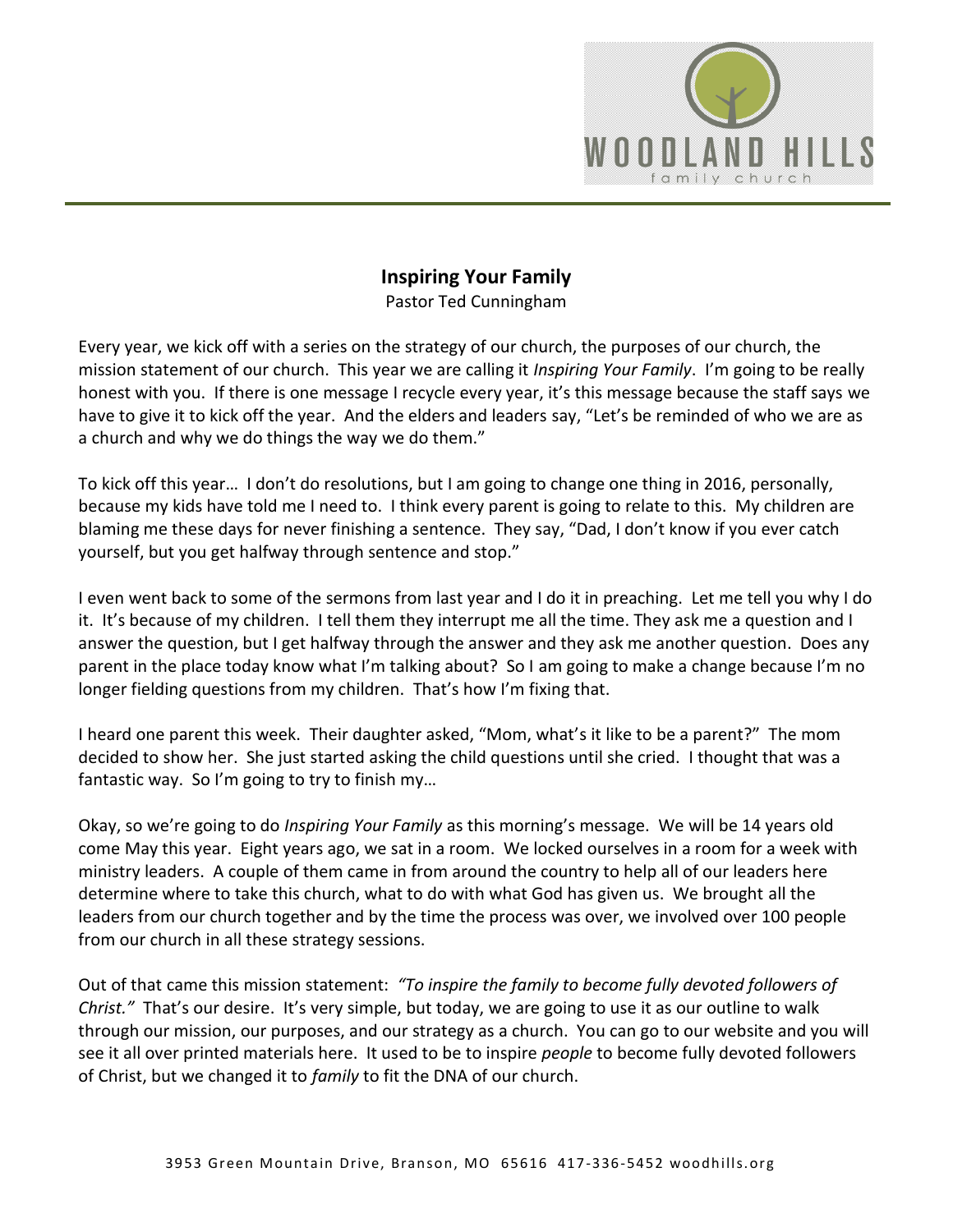This wasn't just one person or two people or three people saying this needs to be our mission statement. We did an historical evaluation of our church and then we sat down and asked where the Lord was leading us and, through much prayer, we said this is where we are headed as a church. So we are going to use this mission statement as the outline. Because of my Baptist roots, it has three parts this morning. And there is even a little alliteration for the Southern Baptist. You have family and fully starting with the same letter.

## **Inspire**

What does it mean to inspire someone? Here's what we believe at our church when it comes to inspiring people. **We believe excellence in environment and experience honor God and inspires people.** When you bring a family member or a friend to visit this church for the first time, we want them to experience excellence. We define excellence as bringing our best, doing the best with what you have. It's not that we believe in extravagance in environment and experience honors God and inspires people; we believe in excellence. Let's do the best we can with what we have and the resources we have available.

Does anybody remember, maybe in the church you grew up in, when people would bring their hand-medown furniture to the church? If you were in youth group, you remember this. We got everybody's hand-me-down couches. I remember starting in ministry as a youth pastor and people deciding to get rid of their couch. Instead of taking it to the dump, they would bring it to the church because "It's not good enough for my house, but it's good enough for the church." Does anybody know what I'm talking about? I remember thinking *Where did we get that attitude?* Where did we get the attitude that our best should be at home, but our best shouldn't be at the church, so let's just give them the leftovers?

We are going to bring our best. We put a lot into the environment you see around here. The last two Sundays we had hot chocolate. We love those little surprises. We spend a lot of time in the experience. My wife happens to be our Environment Director; she's in charge of the way things look. Katie Gumm back there is our Experience Director. She spends her week planning everything that's taking place in here today. We believe that we are going to bring our best; that's our desire.

Here's why it's important. Have you ever been to a restaurant, a store, or even someone's home where you did not feel welcome? As a customer, you felt you shouldn't be there. This may be awkward because some of you still may have family with you during the holidays. They were welcome when they showed up, but now they need to get moving. Have you ever left someone's home and thought *I didn't feel very comfortable in there*? *I felt like I was in the way. I felt like they weren't planning on me being there.* 

They'll even say things to you like "Well, it's no big deal tonight. We kept it simple because you people are a hassle." I always take it to the next level when people say they didn't put a lot of thought into this… We've shown up to people's homes who didn't know we were coming. Have you ever had that happen? We were invited by a friend and they didn't have enough food. It was very awkward.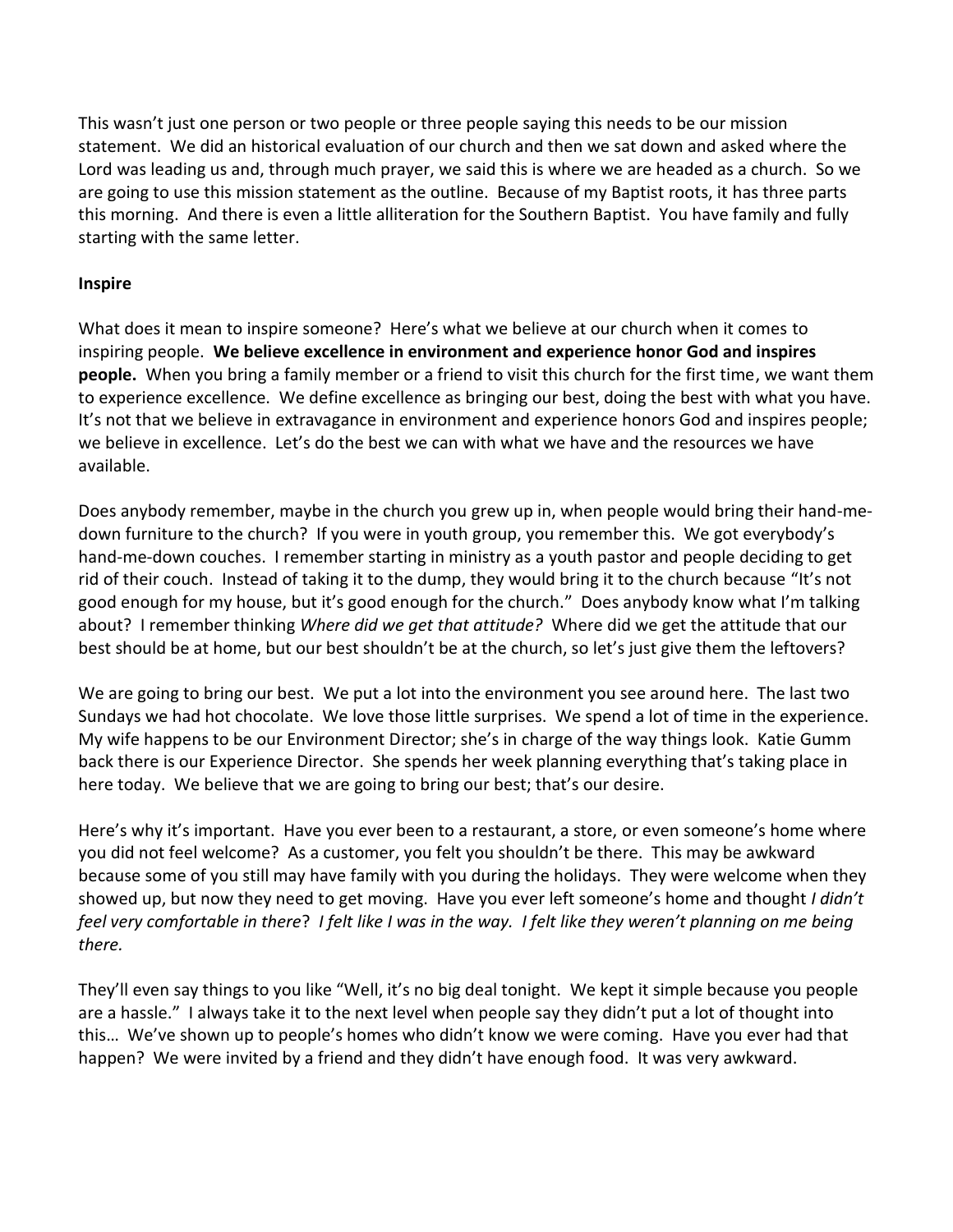We don't want that experience or environment for the guests who come and visit our church. When a guest leaves Woodland Hills, do you know what we want them to know about their experience and environment here? We want them to know they matter to God and they matter to us. That's why we put the time and energy into the week that we do. That's why we put the time and energy into the gathering like we do. We want you to know you matter to God and you matter to us.

This is why Amy and have stepped up our hospitality in our home. We have experienced some incredible hospitality from folks here at Woodland Hills. One lady always comes to mind and I always give credit to her for giving Amy and I just this oomph of hospitality. Her name is Jennifer White. She splits her time between Woodland Hills and her church in Louisiana. We went to her house years ago and when we got there, she made us all put on aprons. We all started cooking in the kitchen. My first thought was *Come on! Let me sit down, give me something non-alcoholic to drink and let me enjoy the time.* But we all cooked for about an hour or two, and it was kind of fun. Then we sat down. You know you've experienced good hospitality when four hours goes by so fast. That was a special time.

You also know bad hospitality because you can't get out of there quick enough. We went to a restaurant in Springfield and the name is not important. It was just getting started and it was a nice restaurant. They weren't ready for us. They weren't prepared for us. What really made it an awkward evening was there was a VIP table set up in the middle of the restaurant. It was over an hour and a half getting our food delivered. The waitresses and waiters were so embarrassed by it that they stopped talking to their tables; they went and hid.

What made it awkward was that the VIP table had eight people sitting at it and every five to seven minutes, the chef would come out with a new course, set it down, and explain where it was grown and how he cooked it and then they would dig in. Everybody from around the restaurant was looking at that center table in anger, wonder why they were getting such special treatment. I walked out and my thought was that they blew it.

You can give a restaurant a second chance, a third chance, a fourth chance and we have given that restaurant another chance. But we don't want guest leaving thinking *That was a great experience for the people who go to that church, but as a guest, we were outcasts. We didn't belong there. They didn't talk to us. They didn't speak in a way we like to be spoken to.* We don't want them leaving that way. We want them leaving, knowing they matter to God and they matter to us. That's why we put the time in.

# **Family**

Whether you're single or married, young or old, whether you're starting a family or just coming out of a family… Maybe you're leaving your parents' home to start your own home. We believe a family is a great picture of the church. We believe **the church is a family, not a building, a business, or a morning a week.** Some look to church as just a day of the week. It's more than a morning a week. This is where we are gathering, this is game day, but tomorrow is game day and Tuesday is game day and Wednesday is game day… We're the church all week.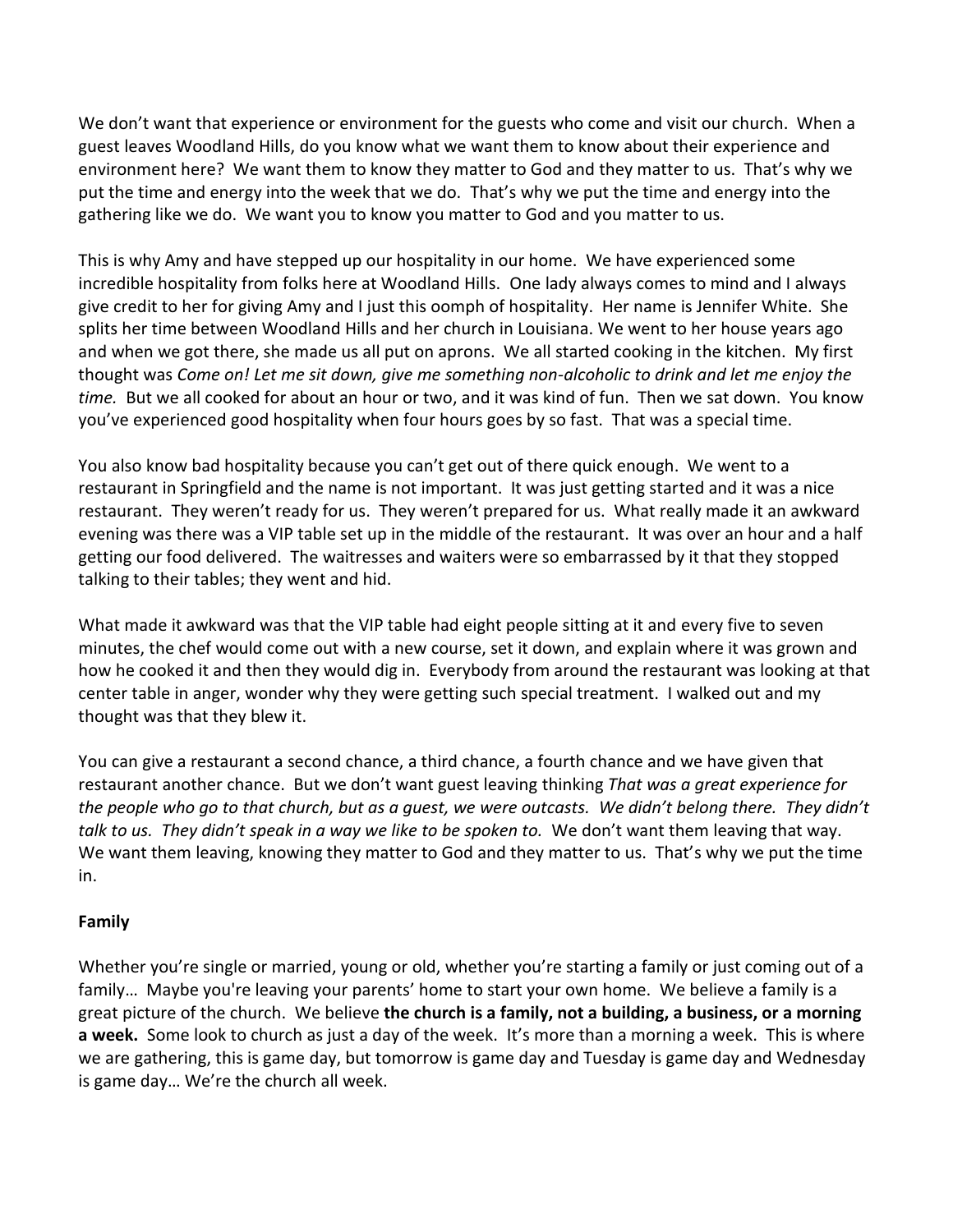We're not a building. We meet in a castle. We meet in a chapel. We meet in different facilities, but it's not about a place that you go to. We're not a business. This is what I love about church being a family. We don't operate on red tape. We have a budget in our home, but our budget changes in our home. Does anybody's budget change in your home? Did anybody spend more in December than you planned on? Things change. Just like a family… As our dad would always say, we can turn this car around. We are changing as a family. We're not bound by red tape. We're not a bureaucracy.

Here's what's great. We don't have committees at our church. I'm praising my father in heaven for that one. Do you know what a committee becomes at a church? It becomes a group of people determining what one or two people should be doing. We're not led by any of that. We're not driven by any of that. We are a family. If you are here today and your family is not one that warmly accepts you or one that greets you or you don't have great Thanksgivings and Christmases and all that to reflect back on, we want our church to be your family because we are a family.

Here's what I've really been processing the last couple of weeks. You got it last Sunday in the message and you get it again today, but a friend of mine years ago who lost his son told me "I'm so tired of Christians telling me I'll one day stop grieving." He's a leader of a ministry, but he's saying, "Christians just don't understand how to grieve and hope all at the same time." My friend said, "It's like two rails on a railroad track. They are together and they will always be. I grieve the loss of my son. I grieve the unexpected loss of my son, but I have great hope."

I was trying to process this week why being a part of a family this size is so emotionally exhausting. Not just for a leader and not just for a pastor, but for all of us. Why should it be emotionally exhausting? Why should we be worn out after a given Sunday? I think it's because of what the Apostle Paul shares with us in Romans 12: 15. *[15](http://www.studylight.org/desk/?q=ro%2012:15&t1=en_niv&sr=1) Rejoice with those who rejoice; mourn with those who mourn.* We don't rejoice on this Sunday and mourn the next Sunday. Do you know what we are doing as a family today? I will give you some examples of this. We are rejoicing and mourning all at the same time. They are travel companions. They go together.

Let me give you some examples. **Our church family rejoices with those planning a wedding and mourns with those finalizing a divorce.** It's in here today. There are many getting ready to start their new life as husband and wife in 2016 and they are sitting in front of, behind, or next to someone who is signing the papers this week. The emotions of rejoicing and mourning all at the same time… We say at our church to be careful with your new relationship. We say this all the time as well. Don't ask us to celebrate or rejoice in your new relationship when we are still mourning the death of your marriage. We don't want to hop out of relationships so quickly today and into new relationships. I tell Amy that sometimes I don't know whether I'm coming or going with this stuff.

**Our church family rejoices with those released from prison and mourns with those about to be sentenced.** They are in here today. You are going to be dealing with the consequences of your sin. We mourn that loss of freedom with you. At the same time, we… I've met a couple in the last few weeks that were celebrating with those recently released and ready to start a new chapter in 2016.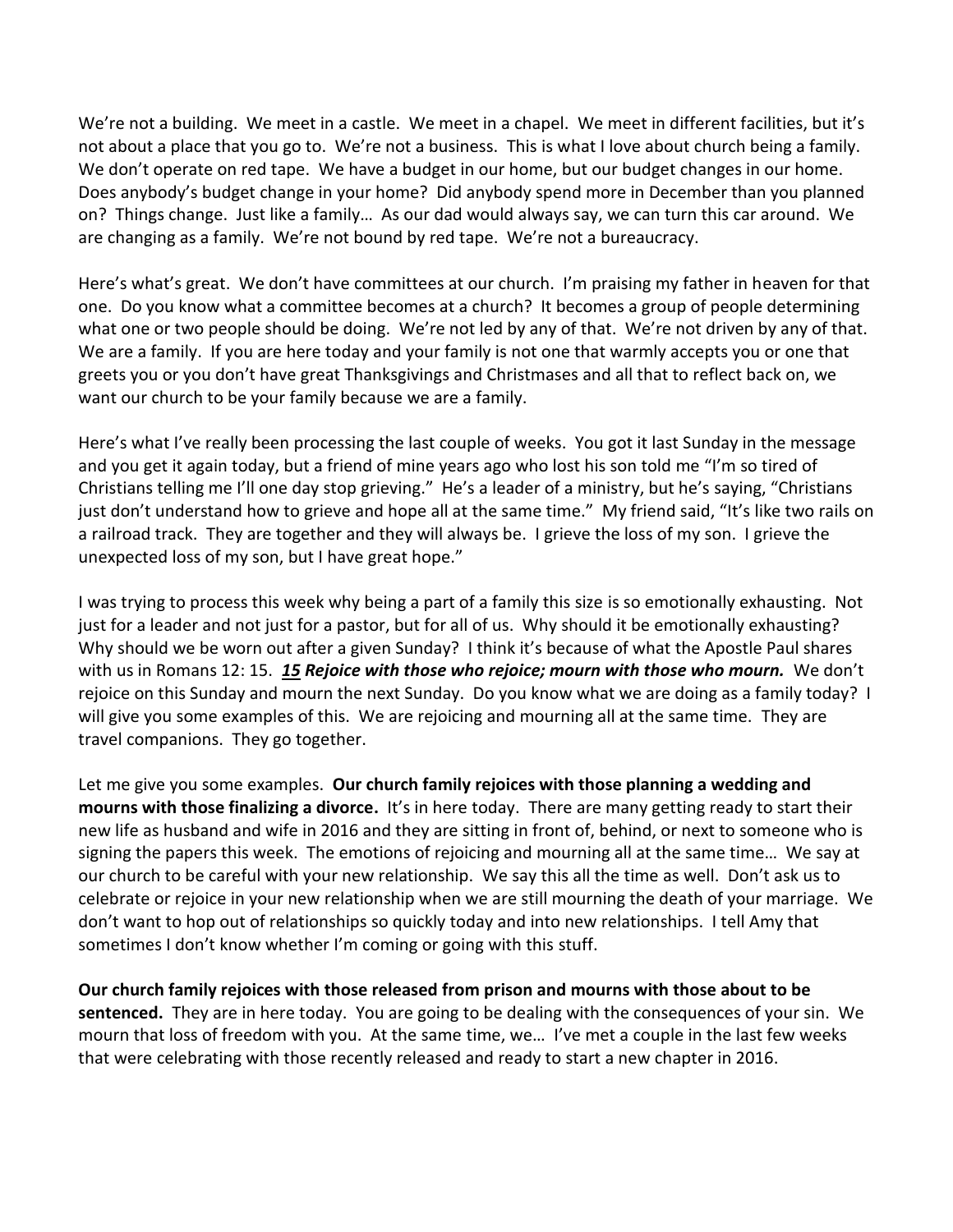#### **Our church family rejoices with those who beat cancer and mourns with those recently diagnosed**.

This all on a given Sunday. "We got a great doctor's report." I hug them, high five them, and celebrate with them and move to the next person who would like prayer because they go in tomorrow to get their results. This all happens in the same day.

#### **Our church family rejoices with those welcoming a newborn and mourns with those burying a parent.**

This one happened to me before the first service. Very first thing. I got out of the car today, got my notes settled, stepped down, and went to talk to folks. The very first person shows me a phone with pictures of their brand new grandchild. We celebrated together. "And I had a great grandchild all in one week!" We were rejoicing. The very next person that I spoke to had two deaths in the family in the last week. We are rejoicing and mourning at the same time.

## **Our church family rejoices with those buying their first house and mourns with those filing for bankruptcy.** In the first service, I heard about a lady in our church who this is her the last Sunday in our church. She's going out west so she can sell property. She says, "I'm not able to make it. It's hard doing my profession here." How many of you are buyers right now in the market? Not one person is buying a house? How many of you are trying to sell one? And the hands start to go up.

**Our church family rejoices with those starting a new job and mourns with those getting fired**. This last one hits very close to home.

**Our church family rejoices with those who have a dry basement and mourns with those who flood**. I have to be honest with you. This was an odd week. I felt all sorts of awkward when I would go on Facebook after talking with someone who cleared out their basement and their basement flooded and they got all that mess. I know there was no loss of life and I'm praising our Father in heaven for that, but I just know what this couple is going through and then for them to go on Facebook and see that picture of that security guard from the movie Vacation, saying, "Sorry, Folks, Missouri is closed." I know everybody was joking and stuff, but that's where it gets really awkward and emotionally draining.

You have people rejoicing and celebrating, but remember you are part of a church family and you're sitting next to someone who is mourning as well. We want you to know that if you have been flooded… This is why we take a mercy offering on the first Sunday of every month. Every time we take the Lord's Supper, we take a mercy offering and that goes to meet the physical needs of family members here in our congregation. If you need help… I'm assuming right now that it would be calling A to Z Restoration or whatever restoration company you can get to your house to help you dry out and clean up. If you don't have the finances to do that, we want you to know that is what being a part of a family is all about. We are here for you. We have the resources to help you with that. We want to help you with that. And we are going to see that more in a second as we move from inspiring the family to our purposes.

I've taught the purposes of the church for 20 years now. This is my  $20<sup>th</sup>$  year in ministry. I've always been passionate about these five purposes. I believe whole-heartedly that there are five purposes of the church. One is not greater than the others. A lot of times, people will leave a church because yes, the purposes are there, but we're not spending enough time on the purpose they love the most. We're not highlighting a purpose.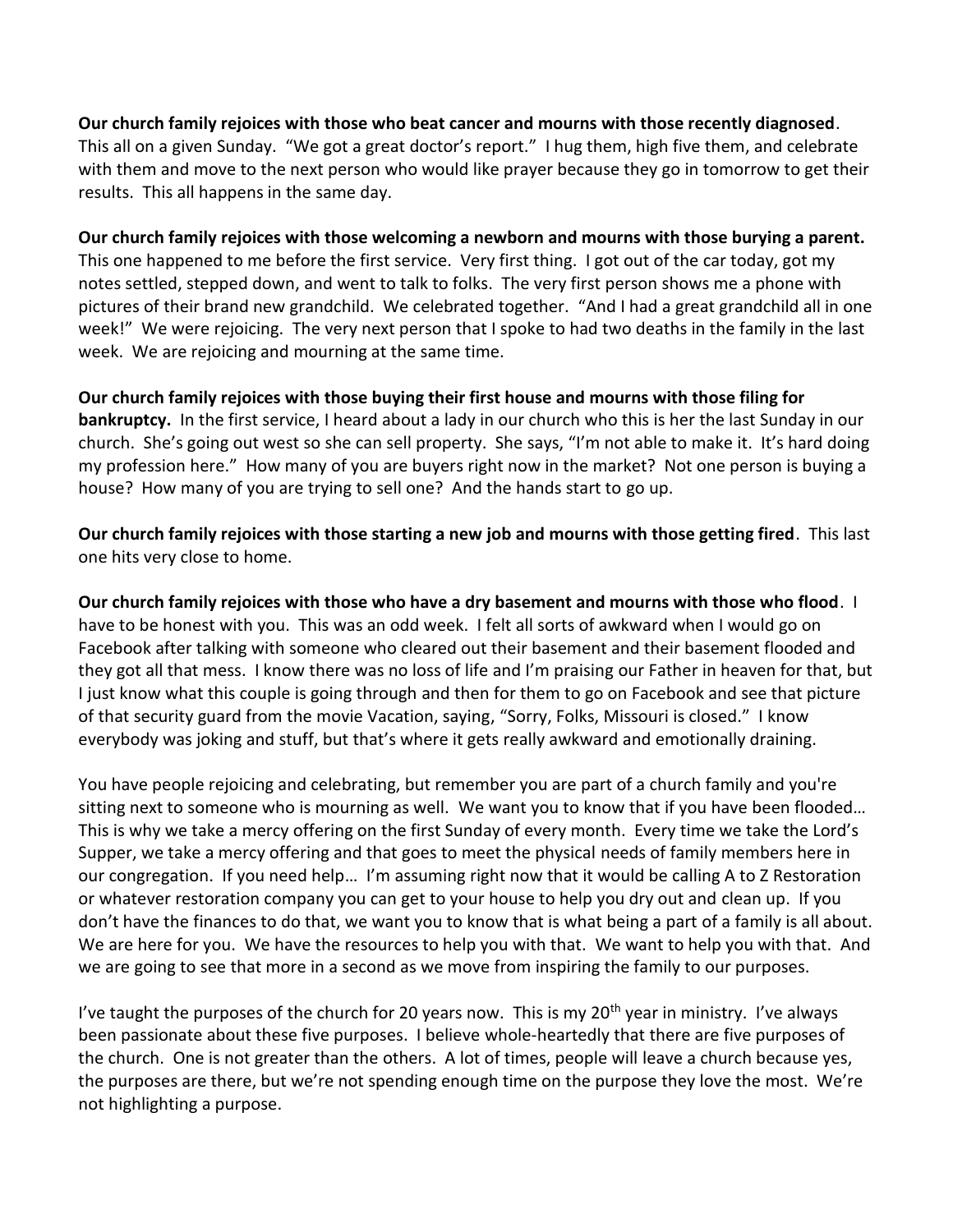This is where it really gets tricky. Some folks came from a church that did it a certain way and this was our primary purpose. We don't have a primary purpose; we have five purposes and we work diligently to keep them all in balance. We work very hard from budgeting to staffing to spending time together as a family. We want to make sure these five purposes are being lived out. As I go through them, I may pick on your church you grew up in a little bit. I'll pick on mine. I'll pick on this one. I'll pick on denominations. One of the reasons you're seeing a decline in a lot of major denominations is because a lot of denominations have picked their favorite purpose and they focus on that one purpose, not to the exclusion of the other purposes, but they've put the other purposes down just a little bit lower.

# **Worship is more than music.**

Music is an overflow. Music is an expression of our worship, but it's far more than what we do on Sunday morning here in this environment and in this experience. Jesus puts it this way in Matthew 22: 37… By the way, all five of these purposes we will look at today are given to us by our Lord and Savior and then they are modeled in the first church in Acts 2: 42-27. We'll look at these three primary texts as we go through this. Matthew 22:37 says, *"Love the Lord your God with all your heart and with all your soul and with all your mind."* That is worship: loving Jesus, putting Jesus at the center. The first church praised God together. They spent time worshiping together.

I asked our leaders and I already introduced you to Katie, but Matt and Katie Gumm lead our worship ministries here at the church. I've asked them to share core values so we could put it in their words. Here's what Katie and Matt share, speaking of authenticity:

*Our heart's desire is for worship and the worship experience to feel authentic. Our prayer is for those leading our ministry to have an authentic relationship with Jesus Christ, and that our congregation could tangibly experience the overflow of their worship on a Sunday morning. We believe in excellence. We're passionate about creating an excellent experience from musicianship to vocals to lighting and sound to transitions and beyond. We want nothing to distract from the personal moments of worship, but rather to encourage and inspire those personal moments.* 

*Humility is paired tightly with the value of excellence. We strive to inspire the best and highest level of quality from those serving on our team. It is not only necessary, but essential we all approach our gifts with humility. Nothing can hinder the power of the Holy Spirit more than a haughty attitude. We prepare, we practice, we correct discrepancies in rehearsal, and then allow the power of the Holy Spirit to take it all to the next level as only the Holy Spirit can do. That is worship.* 

Now if you grew up in a church that would be considered a worship church, the pastor was viewed as the worship leader. Everyone there was viewed as worshippers. Your goal was to come in and worship and everything was about the experience, everything was about connection. We believe this is a purpose, but it's not the only purpose or the primary purpose. It's to be balanced with the other purposes.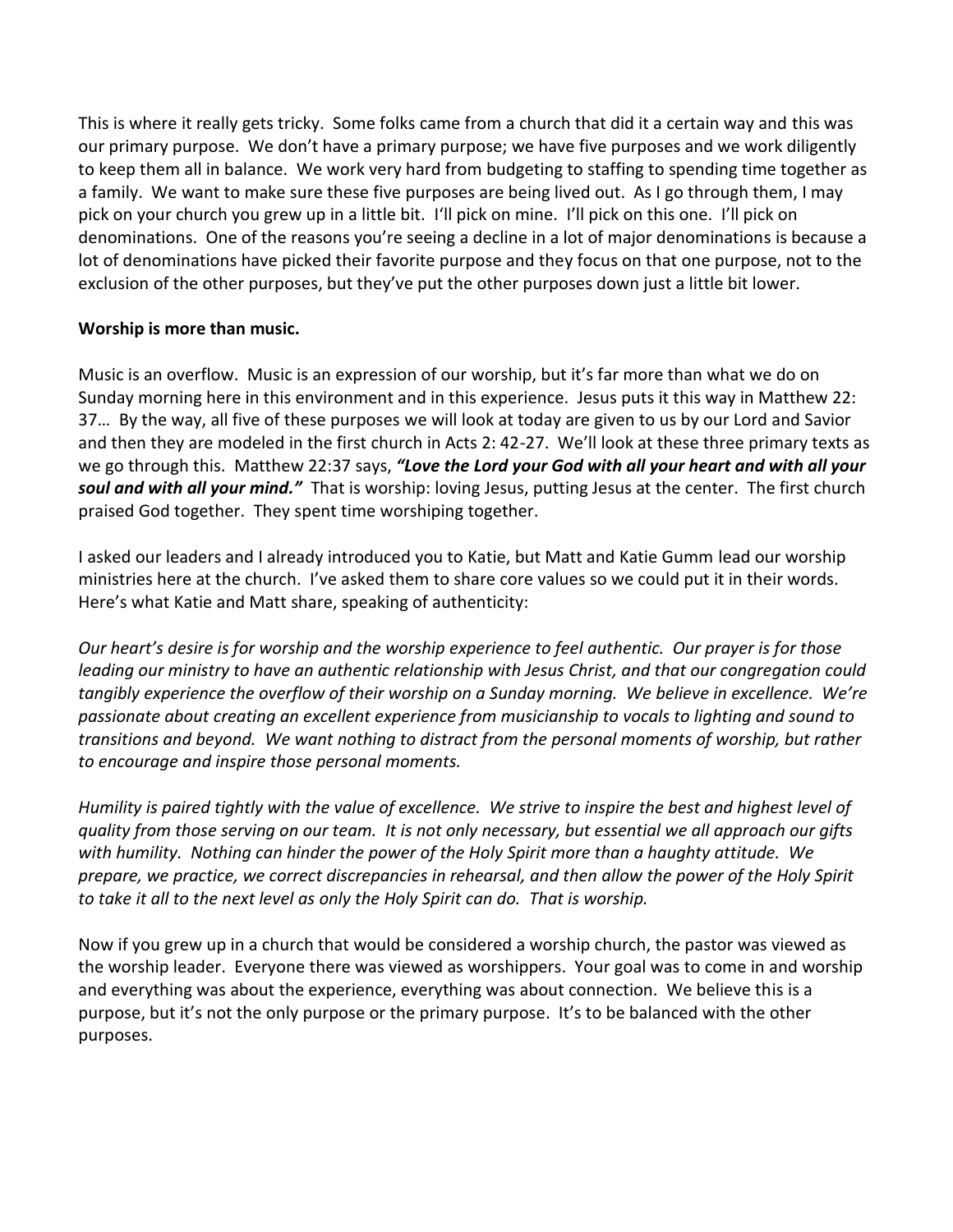## **Discipleship is more than Bible study.**

Maybe you grew up in a church where discipleship was the primary purpose. I went to a seminary that taught this as the primary purpose. I have many friends who lead in churches who would tell you discipleship is the primary purpose of the church. I will never say those words. Discipleship is a purpose of the church and it's to be with all of the other purposes.

Maybe you went to a Bible study church. This is where the pastor stands up as an expert Bible teacher. Everybody in the congregation becomes a Bible student. You open your Bible, you open a notebook, you write down words, you have an outline, you get Greek, you get Hebrew, and you get Latin.

Nine years ago this year, our church family here split over this purpose right here. We had many people in the congregation that felt we should be a discipleship church and we needed more Bible study. I was all for more Bible study, but I wouldn't say, "Discipleship is the primary or only purpose of the church." If you are puffed up with knowledge and you don't back that up with love… Jesus didn't say you will known as my disciples by how much of the Bible you know. Jesus said, "You'll be known as my disciples by the way you love one another." Knowledge puffs you up, but love builds up.

So discipleship is more than… I hope you get the more than part for all my charismatic friends. Discipleship is more than Bible study, but it's part of it. Jesus said you are to go into all the world and make disciples and you will see that in a second. Then in Matthew 28: 20 "…*teaching them to obey everything I've commanded you."* We are to teach and reprove and correct and rebuke, yes, that is a purpose of the church. And you see in Acts 2: 42 *They devoted themselves to the apostles' teaching and to fellowship…* We want you to be committed to worship, discipleship, and this transitions us to the third purpose we will look at.

# **Fellowship is more than potlucks.**

Fellowship is more than out of date mayonnaise covering… I have issues with potlucks and it's just because I've had some really bad food poisoning issues. When you start your ministry in South Georgia and they bring the food at 9:00 and leave it out until 2:00 in the heat of 100 degrees, you're not doing too well by 6:00 pm.

Fellowship is more than just eating together. It is eating together, but it's more than that. Most of us in here were raised in a church that had fellowship as the primary. Here's why we know that. Seventy to eighty percent of churches… The number changes a little bit here and there, so I don't know the exact number, but I know it's seventy to eighty percent of churches have less than 200 people gathering together this morning.

The pastor becomes a chaplain. I've been to plenty of churches where they couldn't care less if the pastor could preach or not. They didn't care about him being a worship leader. He didn't need to be an expert Bible teacher. But he better be there every time their family needs them. That's a chaplain. When they gather, it's a family reunion. So the pastor is going to be at the anniversary party, the birthday party, every time we are in the hospital, every time we are sick… That's what you do. You visit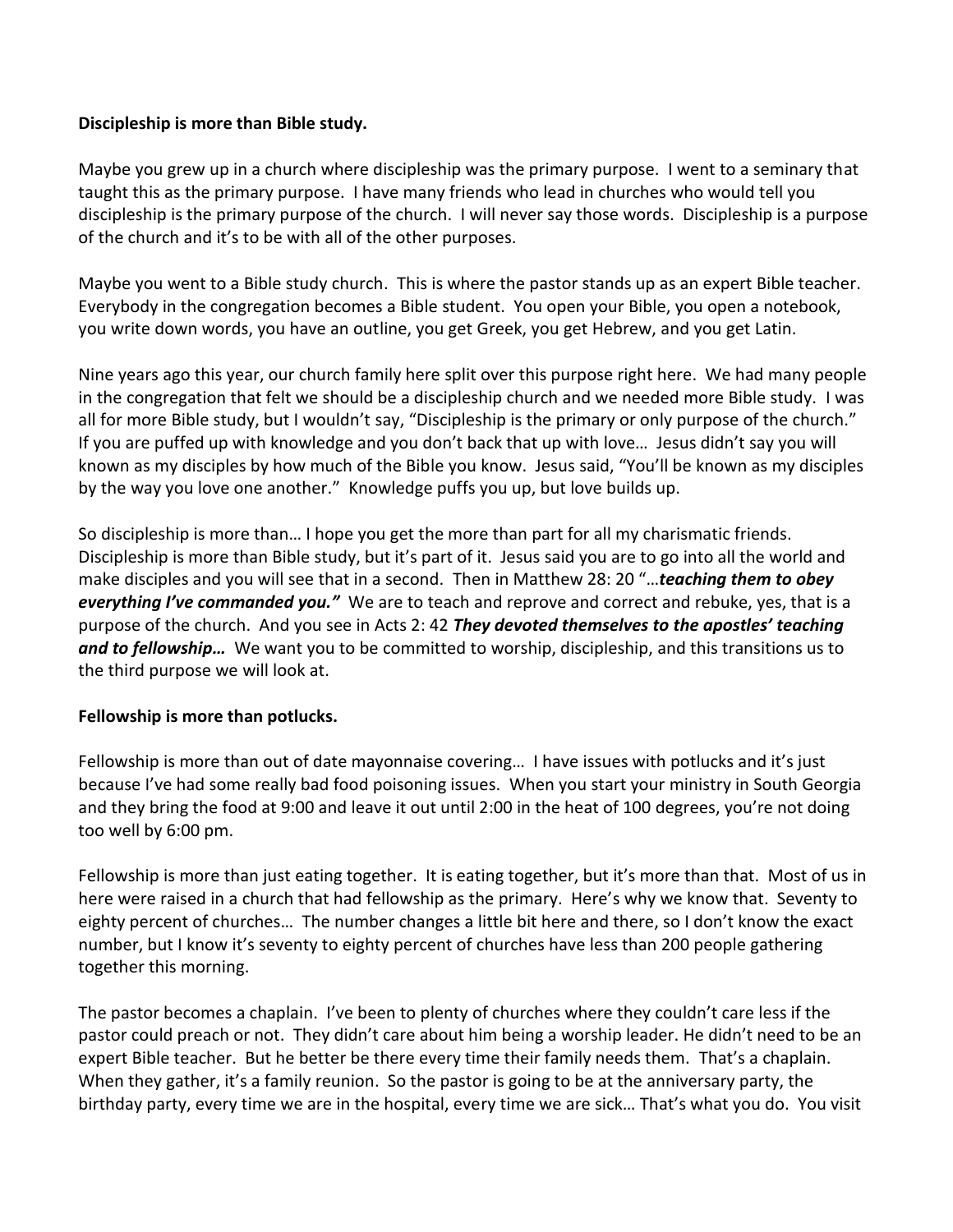and "We want you to visit so much that I know it's going to affect the quality of your message on Sunday and we're okay with that." You become family members and the pastor is the chaplain. A lot of us grew up in this.

In Matthew 22: 39, Jesus said, *"Love your neighbor as yourself,"* so we go outside of ourselves and we are to love one another. We see this modeled in the first church. This is so important; I love this. In Acts 2: 44, *All the believers were together and had everything in common.* I just want to make sure because we've talked about this and it's going to come up in ministry as well. This is not promoting a democratic platform.

We're hearing a lot of talk about how we should have income equality and everybody should make the same and we need to raise the minimum wage. You're going to hear that all throughout 2016. Having everything in common is a purpose of the church, not a role of government. I don't want to go all republican on you or T.D. Jakes. They had everything in common. This is the purpose of fellowship. Every time I turn on the television and I see people talking about the role of government, I'm thinking *don't you dare steal that purpose of the church. That's the church and stop telling me it's the role of government to take care of my parents when they are old. That's not a role of government; it's my job*.

But look, fellowship does include eating. *They broke bread in their homes and ate together*… and this is important *…with glad and sincere hearts*. That's fellowship. When you are together with believers, you should have glad and sincere hearts. When you gather with other followers of Jesus, you should have glad and sincere hearts. You should leave a meal with other believers with glad and sincere hearts. If you don't, you're not fulfilling the purpose of fellowship and you have to ask the question of what needs to be done? What we are talking about today are these purposes… They are the purposes of our church; they are the purposes of my life. They are the purposes of your life as a follower of Jesus. They are the purposes of your family. They are the purposes of your family table. I want to make sure I'm covering all five of these purposes at our table and I want to make sure people leave our home with glad and sincere hearts.

I'm going to be really honest with you. As a pastor of a church this size in a town this size... So we are a pretty small town and we know a lot of people. There are some people who are in this service because they know people in the 9:00 service that they don't want to see. I'm not going to make you stand, but you know I'm talking to you. For some it was a business deal. For some, it was something ill spoken in a home group and it just made you mad and now you avoid that person. And when you're together with another follower of Jesus, you're not experiencing the glad and sincere heart.

I just want to encourage you to make 2016 about reconciling those relationships. Maybe someone owes you some money. Maybe someone said they were going to do something and they never did. This is why we have elders. This is why we have leaders in the church. We can meet with you. We can help you reconcile that relationship. As a pastor, I love being involved in confrontation with conflict that I didn't have anything to do with. Those are good days in ministry. People involve me in confrontation sometimes and they go on and on about what happened and I'm thinking *this is sweet; let's just sit in this for a while. It's not about me; it's about you two; let's work this out.*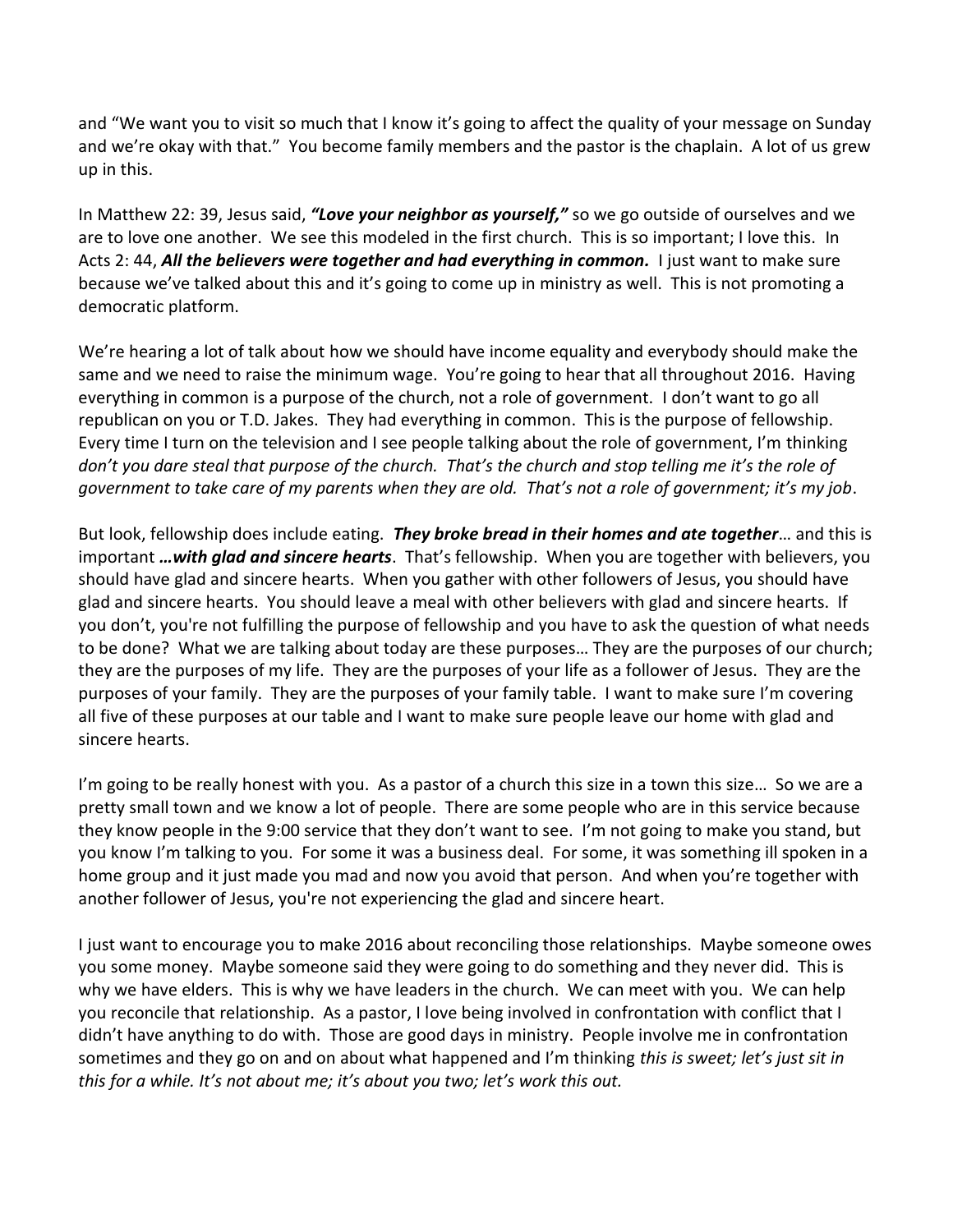Do people leave your home going "Man, I couldn't get out of there fast enough." Or, do they leave your home going "That was good." We want people leaving this church family going "Wow, I'm leaving with a glad and sincere heart." Last Sunday was a heavy topic, but many have told me that they left with hope. Even though it was heavy, they left with knowing their hope is in Jesus and that's all they need. What does your fellowship look like for your family and for you in 2016?

## **Ministry is more than programs.**

Again, love your neighbor as yourself. So we, in expressions of love… and I will go on to Acts 2. This is so important. Again, a purpose of the church, not a role of government. *They sold property and possessions to give to anyone who had need*. That's what family does. We identify needs and we meet those needs. The first church saw people had needs so it wasn't down on people who were productive; it wasn't down on people who could make good money. That's not at all what that's about. What it's about is saying okay these people have family members who are hurting and what kind of family doesn't take care of people within the family? In 1 Timothy 5, if you won't care for your family, the scripture says you're worse than an infidel. You are worse than an unbeliever if you won't care for your own family. So we will do whatever it takes to meet the needs of those around us.

Now this is where it's important to show you how these purposes get all out of whack. A lot of churches believe that if their bulletin is thick, it proves they are doing this purpose. We say that's just not true. We don't judge it because the church at Ephesus… If you read in Revelation, Jesus came down on the church at Ephesus. He said, "You're doing a lot of great things in my name." And he commends them for their ministry. He says, "However, you have forgotten your first love."

So what is he saying there? He's saying, "You're doing well with ministry, but you have forgotten worship?" Many pastors have said this for years. "So you've allowed your work for God to destroy God's work in you." "You've taken all that you do for God and it has replaced what God is doing in you and through you and his continually growing you as you transform to the image of Christ." That's what we don't want to have happen. We get so busy. We have to hold our programs lightly because here's what happens. People get passionate about their programs and if you don't get passionate about the program they are passionate about, they accuse you of not being serious about ministry. I can say no to your program all day long and still be passionate about this purpose and that's because your program is a strategy of this purpose.

Every week, I get emails from parachurch ministries wanting our church to support what they're doing and when you say, "No, we won't be doing that," it's like then you don't take this seriously. That's not true. These aren't ministries that are frustrated with us at all. Years ago, we had a lady who was passionate about Alpha. It's a great evangelistic ministry. A lot of churches use it and many people come to Christ. When we said we were not going to do Alpha, she said "Well, then you're not serious about evangelism." That's not true. There are many pro-life ministries that we don't support, but I am pro-life. So I can have the purpose, but not support the hundred different strategies or programs out there that support that purpose. Don't get the two confused.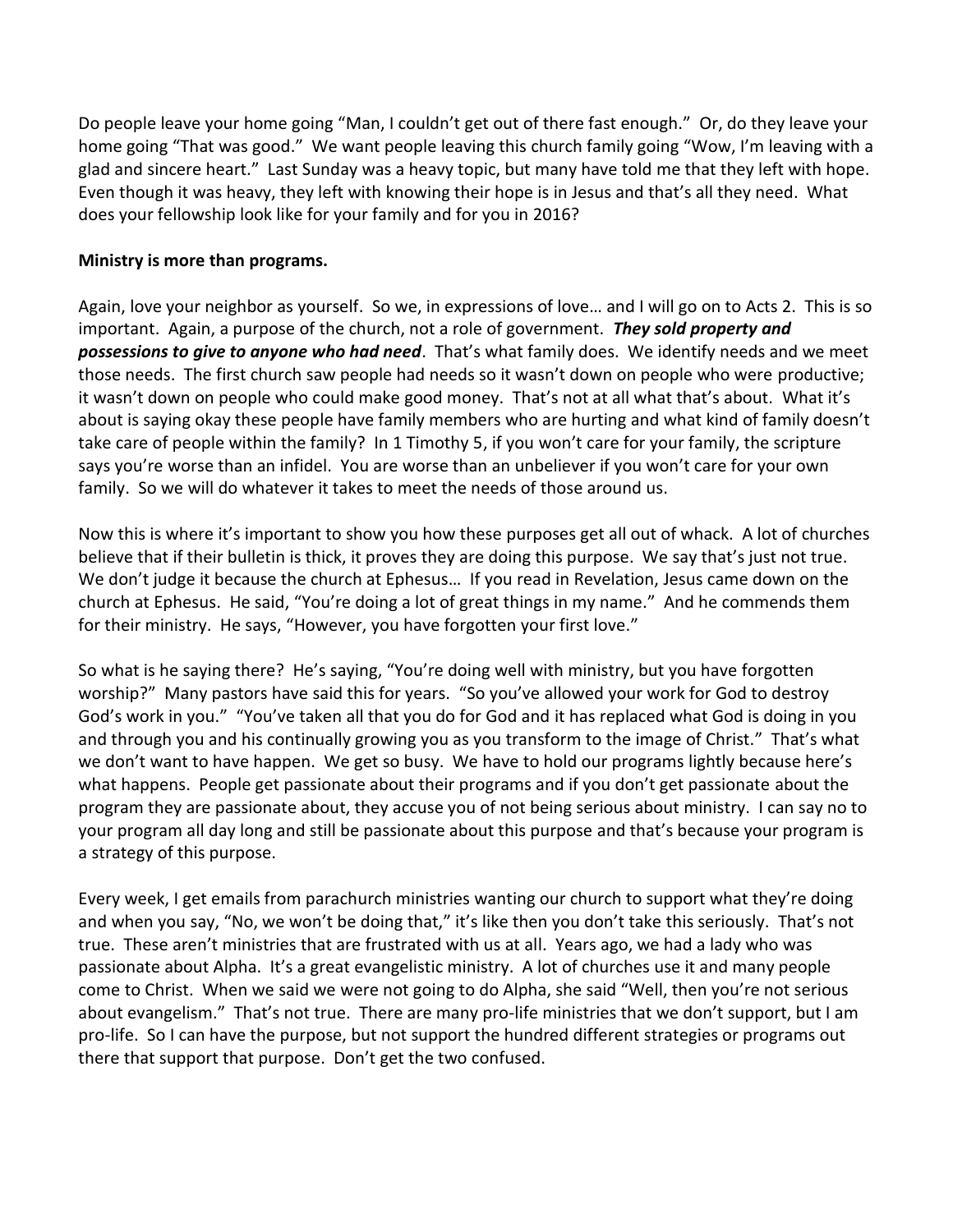Let's meet needs. That's what ministry is about. It's about identifying and meeting needs. Caring for those around you.

## **Evangelism is more than altar calls.**

Now there are Baptists in here going "You had me all the way up this one right here and now…" I'll say it again. This is a strategy, not a purpose. No one did more of these than Billy Graham. But just because it's a strategy the Lord used in his time and his day, that doesn't mean people aren't coming to faith because that strategy is not being used.

Evangelism is reaching people with the gospel of Jesus, sharing faith. I would say this is the most neglected purpose in the church because so few Christians actually do this. It depends on what research you look at or studies you look at, but over 90% of Christians do not share their faith on a regular basis. I just want to encourage you in 2016… Just like maybe reconciling a relationship for the purpose of fellowship, what are you going to do with the purpose of evangelism in your family?

For us, we are serious about making sure there is a place at our family table for those who are lost. Think about it. Amy and I give our lives to making sure this is a place for those who are lost to come and hear the gospel of Jesus and place faith in Jesus. We get excited about that. Then we decided we probably should be doing more of that in our home. Our family needs to be doing more outreach. Our table needs an empty chair for us to invite the lost.

There was a worker that was working on one of our projects a little bit ago and he had some tattoos. All I'm going to say is this. I'm not coming down on tattoos. Don't get worried. These tattoos were old. I do want to tell teenagers this. Before you get a tattoo of that cute little sparrow, remember it's going to be a crow one day, okay? I need you to really process those tattoos before you start inking up your body. Anyway.,. I could tell this guy's tattoos were old, but they were very satanic. I caught myself, as a Midwestern cleaned up boy… As soon as I saw them, I was thinking *Okay, please don't hurt me*. I'm just telling you what was in my thoughts.

Do you know what I asked the Lord? This was right before we had Dick Foth and Dick Foth is a big one on this and using the table and hospitality. I said to myself, *Okay, that's not the right attitude, Ted. That is not the attitude of our Lord.* What's the right attitude? The attitude is invite him over for dinner so you can see how your kids will react. Don't judge me. I'm thinking what every single one of you has to wrestle with in your own soul and heart. Does your family table have a space open for your lost neighbor? Does it have space for a random person you meet? I don't think any meal with strangers is complete until Christ is shared. Share Christ. Especially after you feed people. You don't have a more captive audience than after someone is full, and then at dessert is the invitation. There is no altar I'm bringing them to, but there is the invitation. Go and make disciples of all nations. That's given to you, follower of Jesus. That is the call upon you.

Look at what the first church... I think this is important and I'll just touch on this and then we will move to our strategy and close. *The Lord added to their number daily those who were being saved*. Again, that was out of the first church.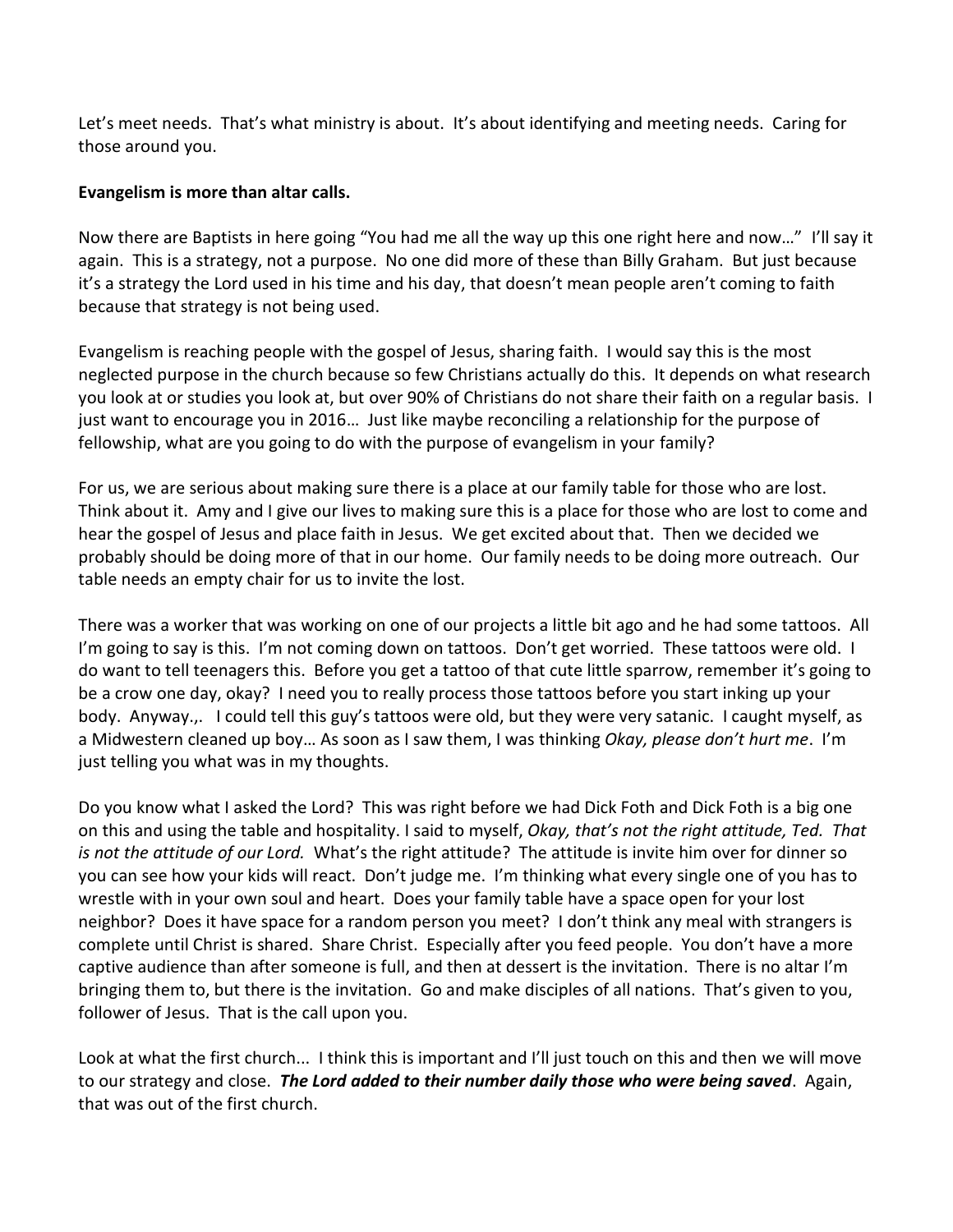About 25 years ago, the church growth movement kicked in and we all went to seminars. We were taught how to grow churches. It kind of got away from us in many ways because we focused more on grown than we did on health. When you balance these five purposes, when you are a fully devoted follower of Jesus in your home and in your life and in your church, I believe that's health and I believe from health, we grow. Instead of focusing on growth and just how to get more people, we focus on health and people show up. This is so important to understand, pastor or church leader, it wasn't you who added to their numbers daily those who were being saved; it was the Lord adding to their numbers daily those who were being saved.

About 15 years ago, I was part of church split that split over this purpose. I was the senior pastor and they told me I was too into discipleship. So think about how whacked out I am. I go through a split because I'm told I'm too discipleship driven and then a few years later, I go through a spit because I'm not discipleship driven enough. It's because we're letting one of the five or we're letting two of the five purposes take over.

The problem is when this becomes your primary purpose, you see your pastor as the evangelist. To me, this is dangerous when you think your sole purpose in life, as a follower of Jesus, is to bring the lost to another man to lead them to Christ. No, you share Christ with them. It's not the primary task of one person. A lot of churches have focused on this and the danger of being an evangelistically driven church is you can become five miles wide and about a half inch deep.

We want Bible study, discipleship. We want potlucks, fellowship, worship, ministry, and evangelism. To me, when you make that the goal of your life and of your family and of your church and you pursue all of those with full devotion, that's when you begin to experience the richness of Christ. It takes a lot. You have to make sure that you give your attention to all of them. Ask yourself that question personally in 2016 as we move into our strategy. What do we do with these purposes?

# **We prepare singles**.

We are passionate about preparing singles. About half of the people in here on any given Sunday, maybe a little bit less in our church, are single. We know from research that about 90% of you will marry one day, so we do talk a lot about marriage here. We are preparing you to leave home. We are preparing parents to help with their single children. You have singles in your home. There are about 450 or 500 of them running around in both services today. They are singles in your home and we talk about marriage because that's the next strategy.

# **We prioritize marriage**.

We talk about marriage on the second Sunday of every month. Just to share with you again from some of the leaders in our church, this is R.G. and Karen Yallaly. They lead our Marriage 911 program. This is what they believe about marriage and our work here with marriage at our church.

*Our desire is to walk alongside couples and help them reignite their love for God and one another. We believe that when a marriage is broken, God's power can fix it and we don't need to throw it away. We*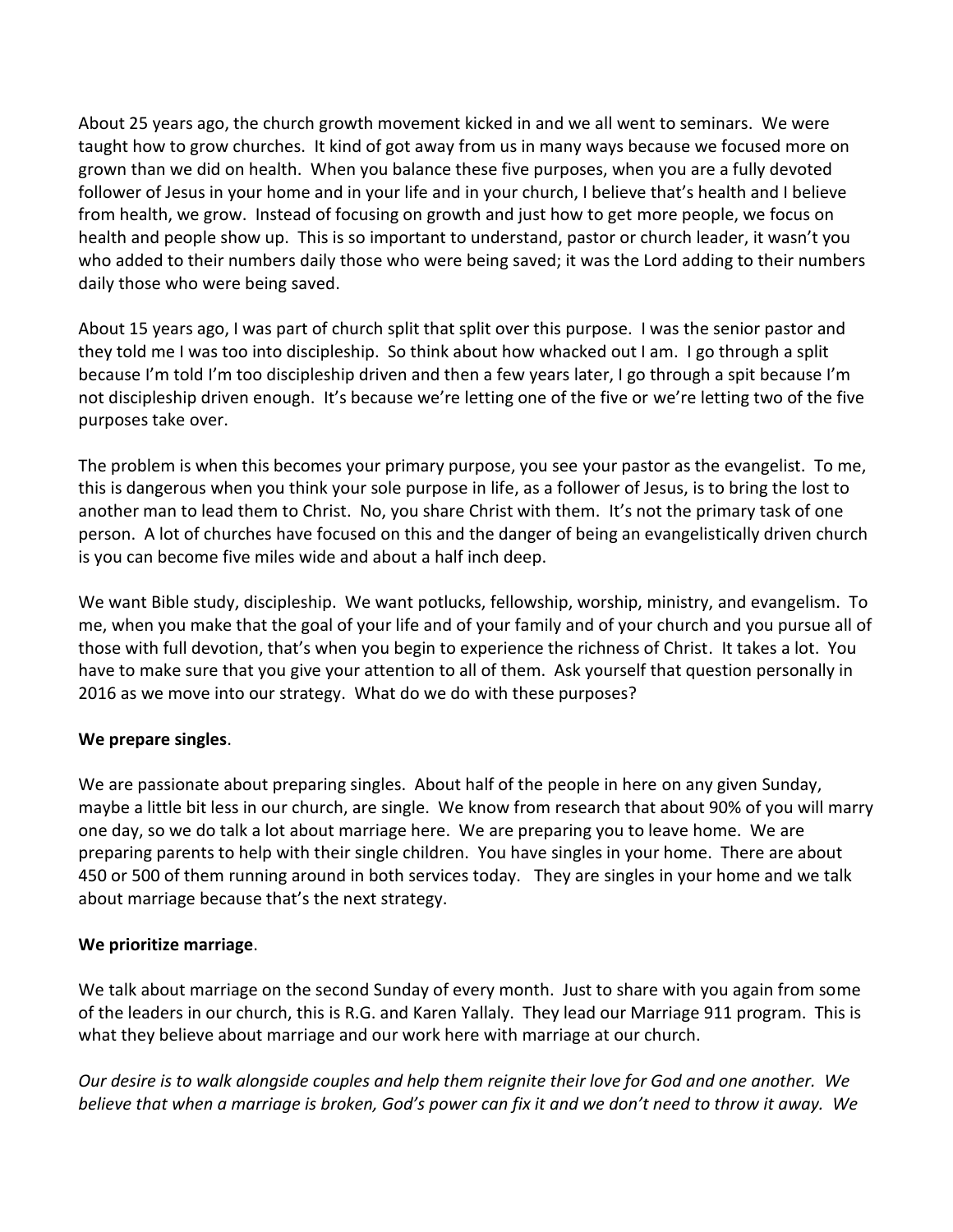*believe every marriage can be saved by placing Christ in the center of that relationship. We believe marriage vows are meant to be honored and not disregarded*.

I had a friend this week who did an article. In his article, he said, "To be a good disciple of Jesus, you have to have a good marriage." He may have been misquoted in the article because many of you are pursuing Christ with full devotion and yet you are in a bad marriage because there are two people involved in your marriage. To be a good disciple, you must be a good spouse. Being a good spouse is not a guarantee of a good marriage. So what's the solution? Be a fully devoted follower of Christ and bring that into your marriage. That's the answer. That's why we talk a lot about marriage and there are some of you visiting that think we talk too much about marriage. Well, we are a marriage and family church and we are ministering to the family. We don't know how to inspire the family without talking about the start of it, which is marriage. We are going to continue to talk about marriage and family into 2016.

# **We partner with parents**.

Mesa Mitchell and Stephanie Watson lead out in this. Here are a few of the practical ways. This is what Mesa shares.

*We send out a monthly take-home kit for families full of activities. It's the first Sunday of every month we send that out. We send home monthly Parent Cues, explaining the upcoming teaching and the verse. We sent out texts with simple and easy activities for parents once a week.* Here's the part I love*. Most leaders serve every week and with the same small group. We believe consistency builds relationships with kids and families. We believe every child is in a phase and so we believe we don't want to miss it. We want to make sure we are asking and expecting kids to be kids at their appropriate level.* 

Stephanie added this last week and I thought this was very important to what we are discussing today. The word *partner* there goes both ways. She says:

*Partnering is a two-way relationship. I feel like we are always trying to find ways to meet parents where they are and make it possible for any parent, no matter their Bible knowledge or spiritual background, to be able to lead their child spiritually. Literally, any parent can do it. And the parents who are more spiritually mature can overlook the value of working together with the church and do their own thing. I believe that there is such a powerful message to children to know their church and parents are working together.* 

And all God's people said…

That is our heartbeat. So some of you in here are, maybe for the first time in your life, in 2016, and you never planned on it, but you're a single parent. We want to equip you and teach you and remind you of these five purposes. If you're newly married without kids, we want to equip you and teach you with these purposes. If you are a grandparent, we want to equip you with these purposes as you're raising your single grandchildren and single great grandchildren. This is our strategy, this is our desire.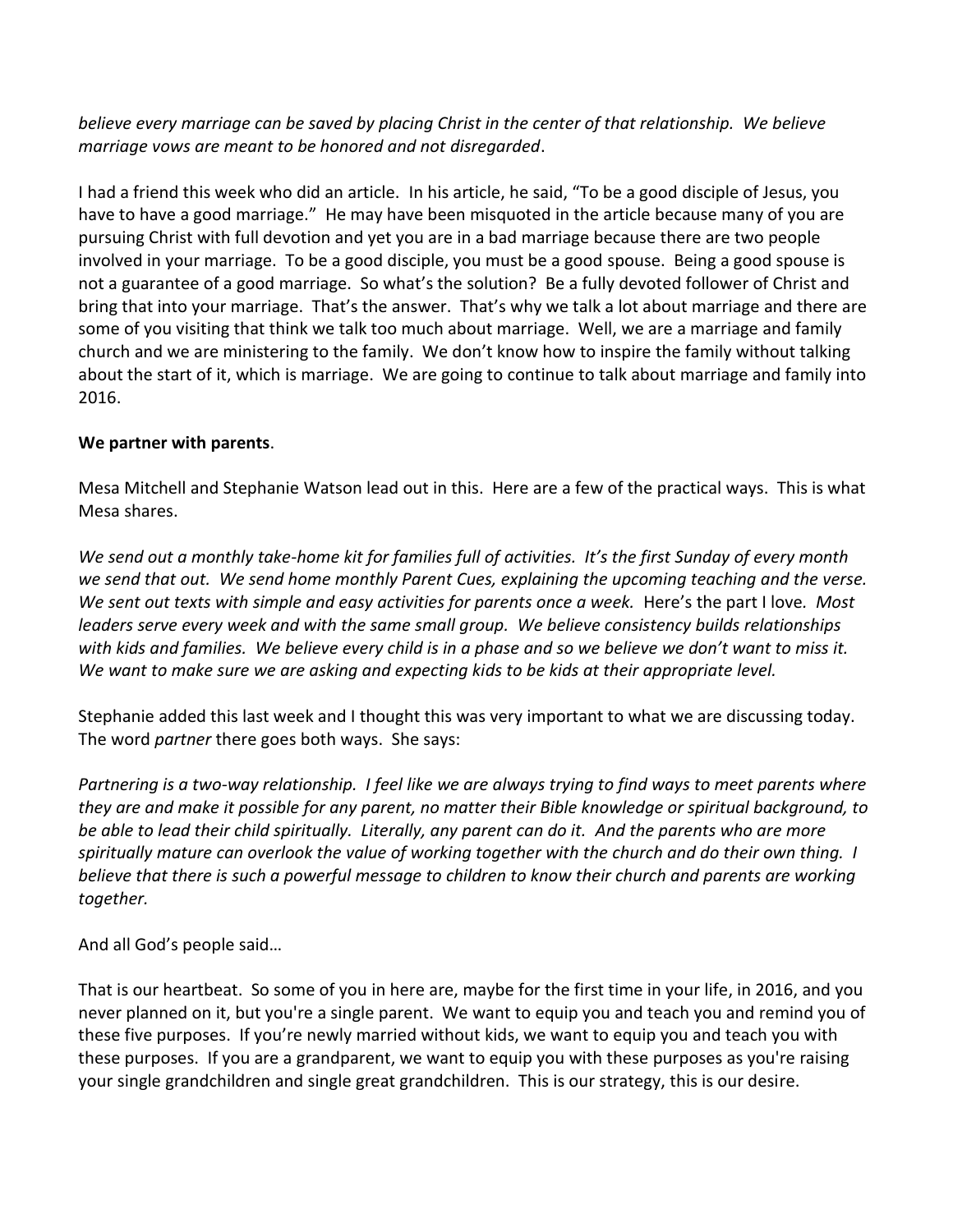Here's how we want to leave you today. Starting Point is Sunday, February 28. If you want to learn more about our church and why we do what we do, how we do it, and why we spent a whole Sunday talking about the purposes as we did today, we really want to encourage you to take the time to sign up for this before you leave today or go on our website woodhills.org and sign up. We provide a meal with that as well.

And, we are giving every family a gift as they leave here today. It came out this month. It's the first book I did with my wife, Amy. It's called *The Power of Home*. It's a 90-day devotional, building a strong family, day by day. It has 90, 400-500 word devotionals in it. We're going through it with our family. After we wrote it, we said we have nothing left to say. By the time we got to day 80, we were like "I think I got nothing. Do you have anything?" It's everything we've poured into our family over the last ten to twelve years. The five purposes of the church are in here and how we do that at our family table. The family table is in here. What we believe about marriage and family is in here.

My wife wants you to know not to bring the book to her to sign; she doesn't sign books. So I will sign her name for her. How many of you sign the back of your spouse's check. I just want to see. You don't know if it's legal or not. It is legal; I made that decision. You can't sign other people's names; that's when you go to jail. One per family. We encourage you to kick off the new year with this; this is our gift to you. We are grateful you're here and we wish you a Happy New Year. Thank you for being a part of our church family.

I encourage you to take today's message home and process it as a family. People choose a church and they leave a church based on something specific they are looking for in a church. However, as we looked at ecclesiology – the study of the church – maybe God's calling you to have a little broader view than just your tradition or your history as a family or what you grew up in or the denomination you were a part of.

Father, it's in the name of Jesus that we thank you for our time. We ask that as we go through the new year, we would be challenged and encouraged as families, as a church, as individuals. We want to be a blessing to this community and continue to reach out. We're grateful for our staff and our leaders and our volunteers who have spent so much time every week making our environment and our experience happen. We are grateful for what you've called us to do. May marriages and families experience full devotion to Jesus Christ this year in a way they have never experienced it. May they make that their goal and pursue it with everything they have.

It is in the name of Jesus that everyone agreed and said… Amen.

I'm going to close with this from Brian Bronn. He's an elder who has been leading our home groups for years. He says:

*Our home group leaders come together. We've defined our church home groups as communities committed to loving, knowing and growing in Christ together based on Acts 2: 42-47. Our thoughts have been on extending the high effectiveness of our large group gathering on Sunday mornings to home and small group environments for fellowship, discipleship, ministry, and missions, all of which are facilitated better in circles than they are in rows.*